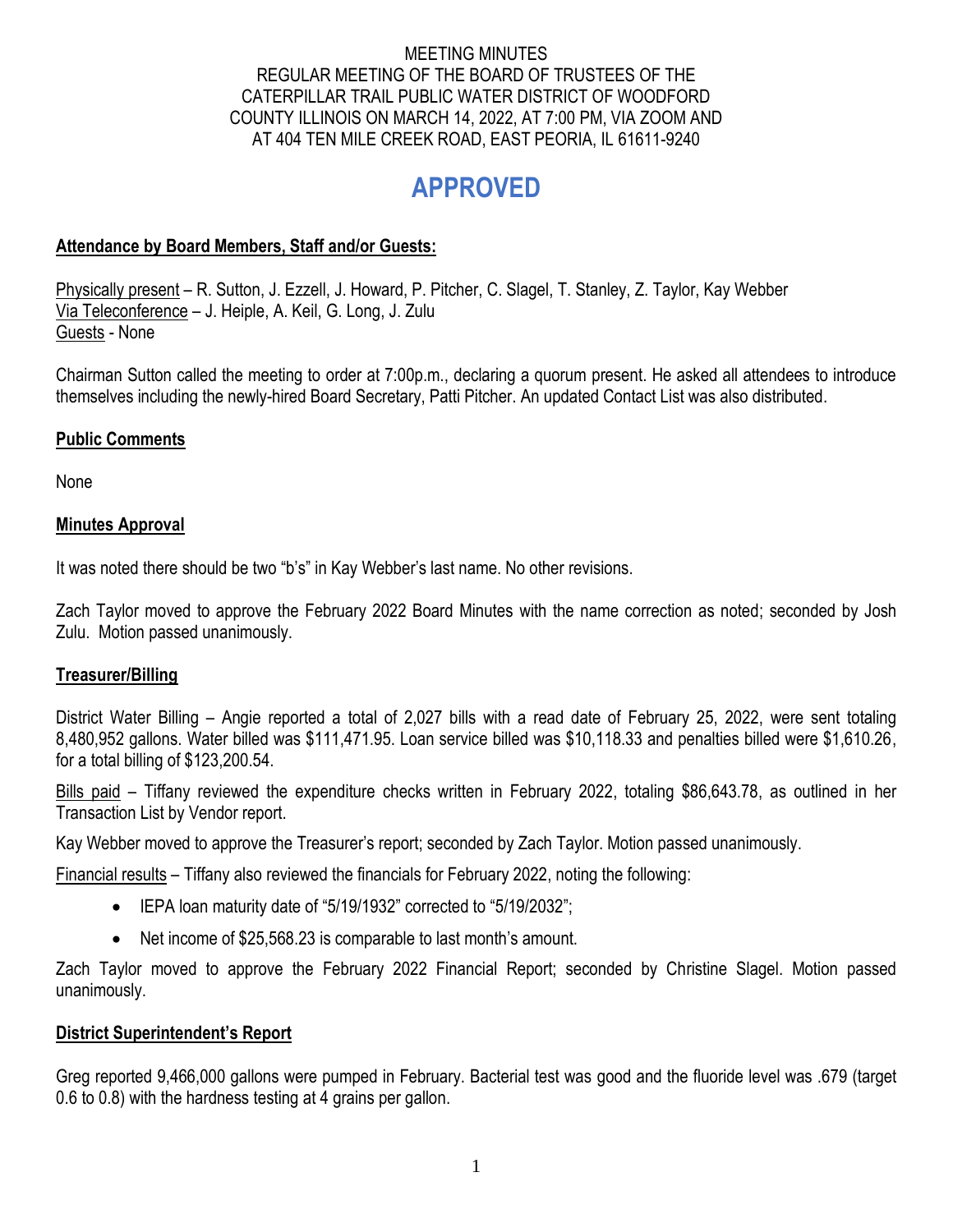At a recently-attended conference, Greg learned a Service Line Inventory is required by the ILEPA with a due date of April 2023, requiring a visual verification of water pipe material entering each residence. Discussion was had regarding the best cost-effective method for collecting this information. Greg confirmed the CTPWD's lines should be exclusively copper or

plastic, not galvanized. The new rules, per the USEPA, are that water utility companies will now pay to replace lines up to residences. (Formerly the property owner was responsible for the lines from the shut-off to the residence.) While the ILEPA could appeal this action, the USEPA can override the state's decision as a public health issue. Grant funds are available upon request. Discussion was also had regarding landscape repairs which could be required.

A Source Water Protection Plan is due May 2023. Greg plans to work with Farnsworth on this.

A Nitrification Action Plan is due yet this year. Greg anticipated this and is already budgeting testing equipment for 2023.

PFAS – State of Illinois tested for chemical migration. So far, our system isn't compromised, but if that should change, it would be extremely costly to mitigate. There is a PFAS funding source for potentially implementing treatment measures if needed but getting our name on the list now is crucial. Greg will pursue. No objections.

Repairs to Plant – During the winter months, staff touched up paint throughout the Plant. Need to replace two furnaces, on which thermostats were recently replaced but with limited life. Greg is securing quotes for the 2023 budget.

## **Old Business**

Annexation - Case #22-GC-1 of the 11<sup>th</sup> Judicial Circuit Court Woodford County dated March 11, 2022, regarding the request of five (5) property owners of eight (8) parcels on Schmitt Lane and Ten Mile Creek Road as described therein to be annexed into the CTPWD system. Attorney Heiple explained the Ordinance is ready for signature and should be sealed and scanned to him for filing. A copy will be sent to Farnsworth Engineering to update the CTPWD Annexation Map.

Zach Taylor moved to approve the annexation; seconded by Christine Slagel. Motion passed unanimously.

Valley View Project – Permit was approved. The loan application bypass funds have been exhausted, so now shifting to fiscal year funding. The funding nomination form was sent to Gibbon Engineering to meet the March 31, 2022, deadline. Greg will follow up.

A Corrosion Control Study is required before Valley View can go online with CTPWD. This is on hold until funding is approved, but it's not actually needed until ready to connect the water service.

GPS and Google Earth mapping is being completed. After a trial-and-error period and minor glitches corrected, this data resource is now fully functional.

## **New Business**

Greg reported he's attempted to collect documentation regarding the proposed site for the Veteran's Memorial monument to ensure placement won't compromise the main line running through it. While he's received word the proposed placement has been shifted to avoid being directly over the water main, further documentation is needed pertaining to the utilities in the ROW/easement. He has a copy of the Agreement with the developer but is unable to locate any County records. The shopping center was built in the 1990's with this particular parcel likely developed between 1990 and 1994. No response from the Village as of yet, but he's only informally requested information. Attorney Heiple agreed to make a formal request, followed by a FOIA if needed.